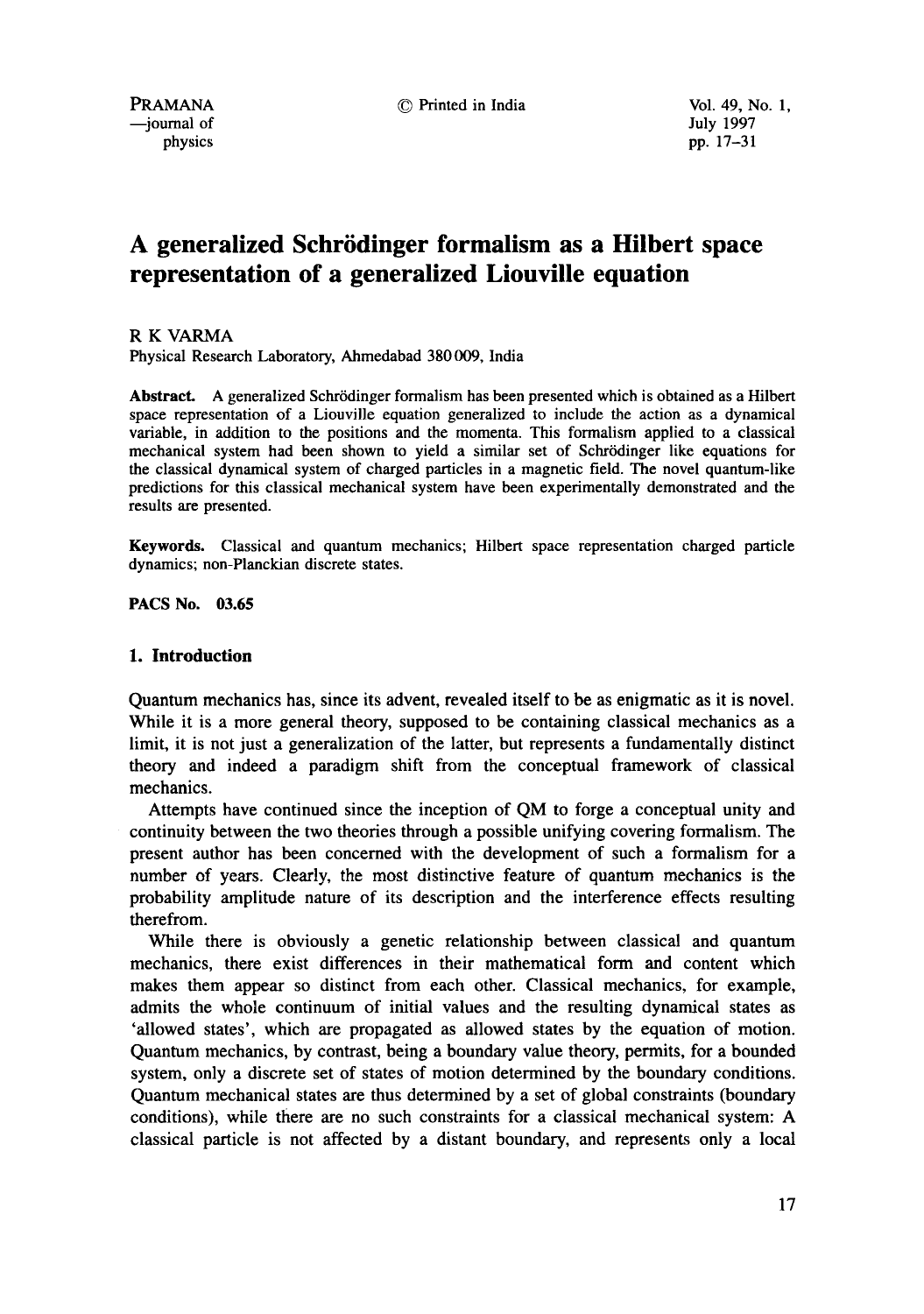evolution. One may, therefore, ask the question whether classical and quantum mechanics may be regarded as two different manifestations of the same underlying dynamics, described by the two different mathematical representations: global vs. local.

There are two crucial facts about QM that need to be recalled. One, that it bears a close relationship with the Hamilton-Jacobi formalism of classical mechanics. The second one is that it is a probabilistic theory and ought to have its origin in a probabilistic framework. In classical statistical mechanics, the probability arises, from a lack of knowledge about the initial data. While the orthodox (Copenhagen) point of view ordains that quantum mechanics is intrinsically probabilistic, it has also been argued that the probability may be considered to arise because of a lack of knowledge about certain 'hidden variables' which when specified could make an event deterministic. We shall make two stipulations. One, that the probability in QM has the same origin as in classical statistical mechanics. Second, that the quantum events can be described by a classical Liouville equation, but in a suitably generalized form. To see the manner in which it is generalized we consider here in  $\S 2$  the Hamilton-Jacobi formalism via the theory of first order partial differential equation. In  $\S$  3, we give the generalized Liouville equation and in  $\S 4$  a generalized Schrödinger theory is obtained as a Hilbert space representation of the former. It will be seen that this formalism covers both classical and quantum mechanics suitably.

A fascinating consequence of this formalism, namely, obtaining Schrödinger theory as a Hilbert space representation of the classical (generalized) equation, is that this may be applied to a *suitably defined* classical mechanical system as well. This means that the particular classical mechanical system would be predicted to exhibit properties characteristic of a probability amplitude description. This would appear to be quite heretical. The interesting fact, however, is that such a classical mechanical system had indeed been identified by the present author more than two decades ago and a set of Schrödinger-like equations were obtained then (through a heuristic derivation) [1]. Later they were derived as a Hilbert space representation of the Liouville equation for the system [2]. Its quantum-like observable consequences have indeed been observed over the years. Some of these observed effects will be presented in § 4. In some sense these results are more fascinating than the derivation of the quantum mechanic Schrödinger equation, because they are something entirely new and unexpected and, in fact, cannot be understood in the framework of the standard classical mechanical paradigm. If the latter is indeed the case, as it seems to be, then we have an entirely new physics in the classical mechanical domain of parameters: What it means is that the standard classical mechanical paradigm need to be supplemented by constraints delimiting the allowed values of the initial conditions. It may be emphasized here that the predictions and subsequent observations of a set of entirely new phenomena which cannot be understood even *post-facto* in terms of the standard classical mechanical paradigm in whose domain they fall, do testify to the physical significance and reality of the Schrödinger-like description which led to these predictions. This may also serve as a validation of the procedure for obtaining the quantum mechanic Schrtdinger formalism on a Hilbert space representation of a generalized Liouville equation which has been presented here and elsewhere earlier [3, 4].

18 *Pramana - J. Phys.,* Vol. 49, No. 1, July 1997 **Special Issue: Conference on Fundamentals of Physics & Astrophysics**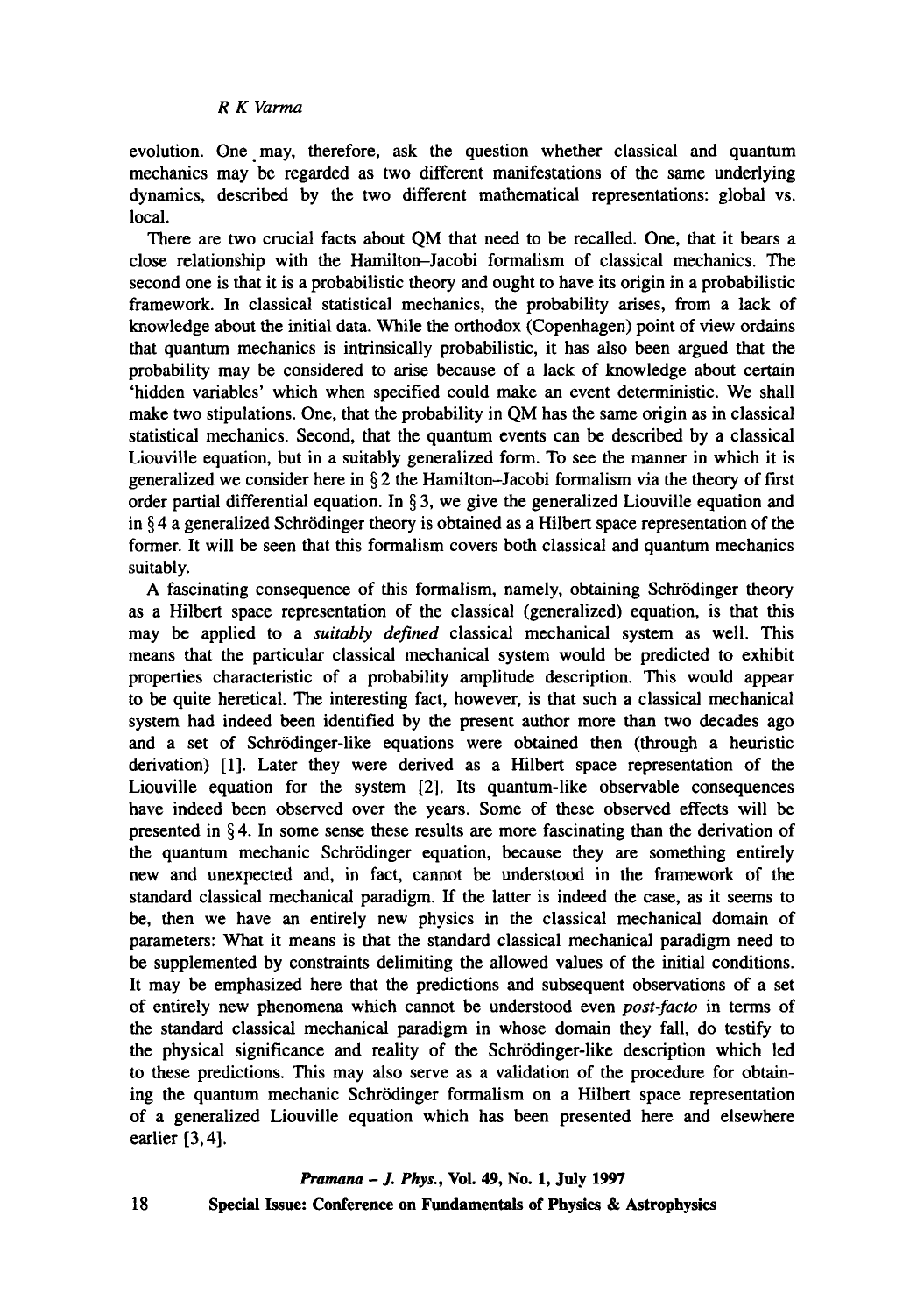# 2. **The Hamilton-Jacobi formalism and a generalized Liouville equation in an extended phase space**

The standard manner of arriving at the Hamilton-Jacobi formalism given in most standard text books on classical mechanics is via the canonical transformation. A generating function S which makes the new canonically transformed Hamiltonian vanish is essentially the Hamilton principal function and the defining equation for the new Hamiltonian is the Hamilton-Jacobi equation.

Following Courant and Hilbert [5] (for example) we introduce the Hamilton-Jacobi equation as a first order partial differential equation, whose characteristics are the Hamilton equation of motion. Thus, consider a partial differential equation of the form

$$
F(X_1, X_2, X_N, t, S; p_1, p_2, \dots, p_N, p_t) \equiv p_t + H(X_1, X_2, \dots, X_N, t; p_1, p_2, \dots, p_N) = 0,
$$
\n(1)

where

$$
p_i = \frac{\partial S}{\partial X_i}, \quad p_t = \frac{\partial S}{\partial t}
$$

and where to correspond to the H-J equation,  $F$  has been taken to be independent of  $S$ , and the dependence on  $p_t$  to be linear.

With the above first order partial differential equation  $F = 0$ , one associates the following system of ordinary differential equations for the  $(2N + 1)$  functions  $(X_i, p_i = \partial S / \partial X_i, S)$  of a parameter  $\tau$ ,

$$
\frac{dX_i}{d\tau} = \frac{\partial F}{\partial p_i} = \frac{\partial H}{\partial p_i}, \quad \frac{dt}{d\tau} = \frac{\partial F}{\partial p_i} = 1,
$$
\n(2a)

$$
\frac{\mathrm{d}p_i}{\mathrm{d}\tau} = -\frac{\partial F}{\partial X_i} - p_i \frac{\partial F}{\partial S} = -\frac{\partial H}{\partial X_i},\tag{2b}
$$

$$
\frac{\mathrm{d}S}{\mathrm{d}\tau} = \sum_{i} p_i \frac{\partial F}{\partial p_i} + p_t \frac{\partial F}{\partial p_t} = \sum p_i \frac{\partial H}{\partial p_i} - H = L,\tag{2c}
$$

where  $L$  is the Lagrangian. This system is referred to as the system of 'characteristic differential equations' belonging to the partial differential equation (1). Using the equation  $dt/d\tau = 1$ , the two sets of these equations (2a) and (2b) will be recognized as the Hamilton equations with H as the Hamiltonian function, while  $(2c)$  gives the time rate of change of the action  $S$  as the Lagrangian on the right. The partial differential equation (the H-J equation) and characteristic equations are thus equivalent to each other. It is this equivalence which was exploited by Jacobi to formulate his theory.

There is an advantage in the above manner of introduction of the H-J equation. It leads naturally to a complete set of characteristic equations: In addition to the standard Hamilton equations (2a) and (2b) one also finds eq. (2c), as one of the characteristic equations. This provides a basis for augmenting the phase space of a dynamical system, and writing down a generalized Liouville equation. As we shall see later, a Hilbert space representation of this generalized Liouville equation yields a generalized Schrödinger theory.

*Pramana - J. Phys.,* **Vol. 49, No. 1, July 1997 Special Issue: Conference on Fundamentals of Physics & Astrophysics** 19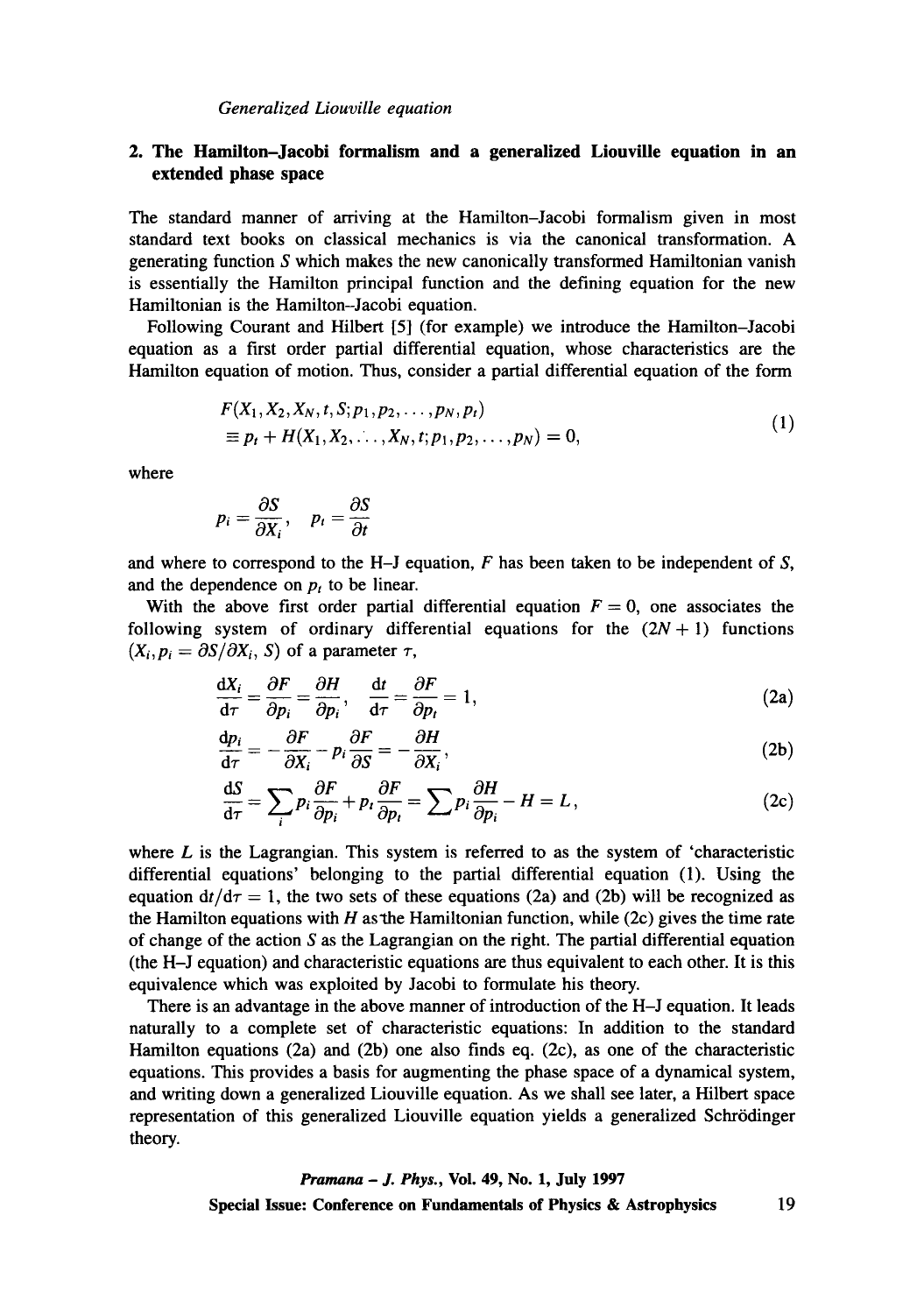The set of 'characteristic differential equations' (2a,b,c) for the quantities  $(X_i, p_i, S)$ define trajectories in the space of the  $(2N + 1)$  variables. One can then construct a  $(2N + 1)$  dimensional phase space corresponding to these variables and a probability (phase) function  $f(X_i, p_i, S)$  defined over this phase space. (Usually one defines a phase space of the 2N variables  $(X_i, p_i)$ . But we include here also the variable S to correspond to the  $(2N + 1)$  characteristic equations  $(2a,b,c)$ .) The 'equation of continuity' for  $f(X_i, p_i, S)$  can then be written down as

$$
\frac{\partial f}{\partial t} + \sum_{i} \frac{\partial}{\partial X_i} (\dot{X}_i f) + \sum_{i} \frac{\partial}{\partial p_i} (\dot{p}_i f) + \frac{\partial}{\partial S} (\dot{S} f) = 0. \tag{3}
$$

Using the expressions (2a) and (2b) for  $\dot{X}_i$  and  $\dot{p}_i$  and the fact that  $\dot{S} = L$  is independent of S, so that  $\partial S/\partial S = 0$ , eq. (3) becomes

$$
\frac{\partial f}{\partial t} + \sum \frac{\partial H}{\partial p_i} \frac{\partial f}{\partial X_i} + \sum \frac{\partial H}{\partial X_i} \frac{\partial f}{\partial p_i} + L \frac{\partial f}{\partial S} = 0.
$$
\n(4)

This is a generalization of the classical Liouville equation, in the extended phase space of  $(X_i, p_i, S)$  resulting in the inclusion of the last term,  $L \partial f / \partial S$ . This, as usual, describes the conservation of the probability measure along the characteristics described by (2a,b,c). The underlying dynamics is, of course, the classical Hamiltonian flow. Since all the 'flow' components  $(\partial H/\partial p_i, -\partial H/\partial X_i, L)$  are independent of S, an integration with respect to S yields the standard classical Liouville equation

$$
\frac{\partial \bar{f}}{\partial t} + \frac{\partial H}{\partial p_i} \frac{\partial \bar{f}}{\partial X_i} - \frac{\partial H}{\partial X_i} \frac{\partial \bar{f}}{\partial p_i} = 0
$$
\n(5)

with

$$
\bar{f} = \int dS f. \tag{6}
$$

#### *2.1 Classical analogue of the state of motion in quantum mechanics*

Dirac, as the readers would already know, was quite occupied with the question of the nature of relationship between classical and quantum mechanics, and with the question of classical analogues of quantum objects. In his 1933 paper [6], for example, he very beautifully elucidated the role of classical Lagrangian in quantum mechanics, which later culminated into the path integral formulation at the hands of Feynman [7]. Another important remark, made by Dirac [8] was in relation to the significance of the Hamilton principal function as a solution of the Hamilton-Jacobi equation. A principal function, satisfying the Hamilton-Jacobi equation, defines a 'family' [11]. "The family does not have any significance from the point of view of Newtonian mechanics; but it is a family which corresponds to one state of motion in the quantum theory, so presumably the family has some deep significance in nature, not yet properly understood" (quoted from Dirac [8]).

Coming to the generalized Liouville equation  $(4)$  the Liouville density function f can be any function of  $X_i, p_i$  and S, which solves (4). In my earlier papers, however, f was chosen to be a  $\delta$ -function in all the initial momenta including the global integrals of

#### *Pramana - J. Phys.,* **Vol. 49, No. 1, July 1997**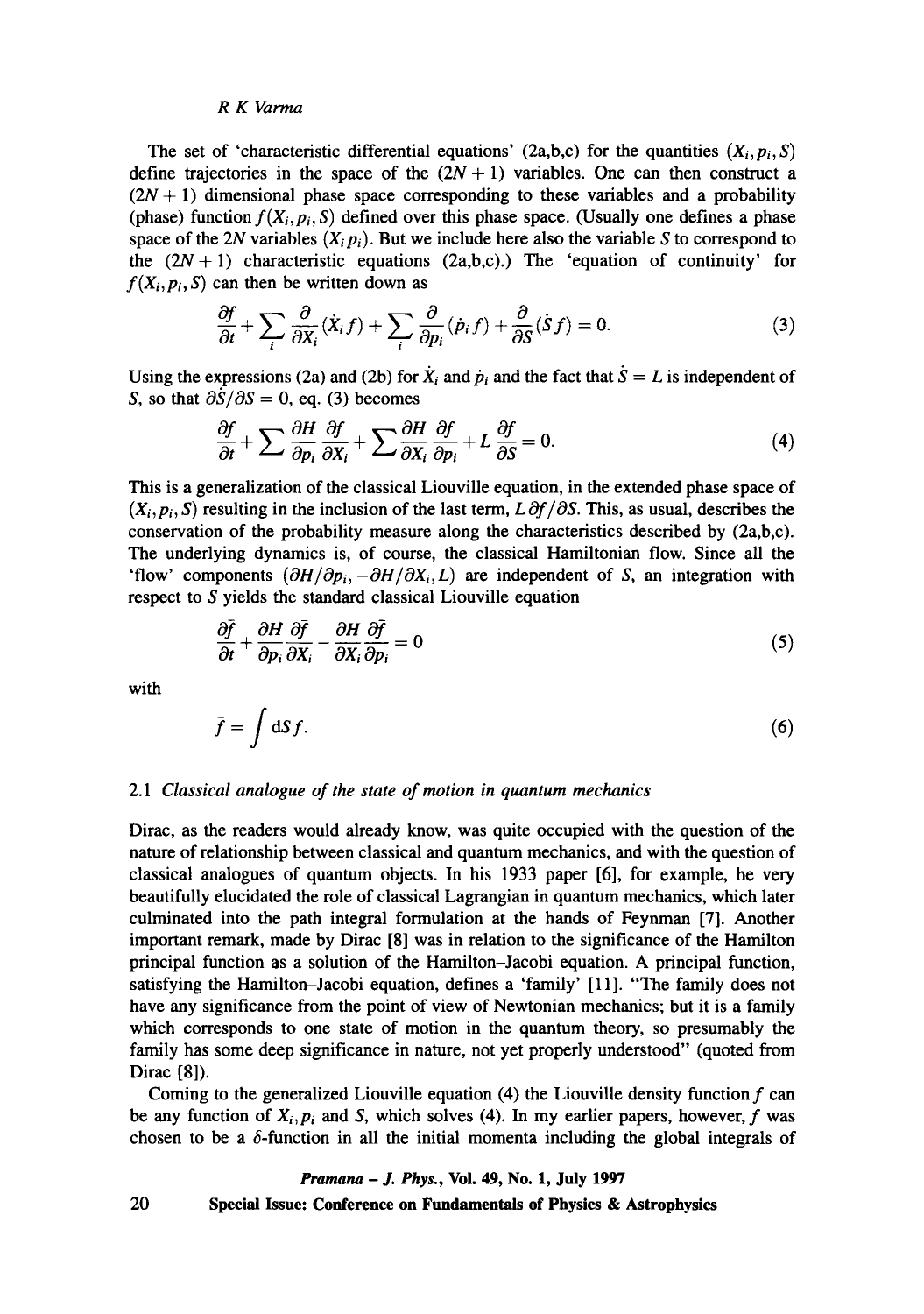#### *Generalized Liouville equation*

motion. This was done to make the distribution  $f$  correspond closely to a quantum state where the momenta (in terms of which the distribution is a  $\delta$ -function) represent integrals of motion with respect to which the state is prepared. I was not aware of Dirac's remarks then, but it turns out that such a distribution represents what Dirac has called a 'family', defined by a principal function, and which according to him corresponds to one state of motion in the quantum theory.

In accordance with the above considerations,  $f$  is regarded as a function of the initial momenta values  $\alpha_i$ , rather than of the current momenta  $p_i$ . Equation (4) is then transformed accordingly (from the current momenta  $p_i$  to the initial momenta  $\alpha_i$ ). This yields

$$
\frac{\partial \hat{f}}{\partial t} + v_i \frac{\partial \hat{f}}{\partial X_i} + \frac{L}{\eta} \frac{\partial \hat{f}}{\partial \Phi} = 0, \tag{7}
$$

where now  $\hat{f} = \hat{f}(X_i, \Phi, t; \alpha_i)$  and  $v_i$  is not to be regarded as independent of the  $X_i$ , but as a function of the  $X_i$  and the  $\alpha_i$ , while the  $\alpha_i$  appear as parameters in the argument of  $\hat{f}$ . Here, we have also introduced a constant  $\eta$  of the dimensions of action to nondimensionalize the action S, so that

$$
S = \eta \Phi \tag{8}
$$

or to measure S in units of  $\eta$ .  $\Phi$  is then a dimensionless quantity which may be termed as 'action-phase'. The meaning of  $\hat{f}$  is then also analogous to the meaning of probability in quantum mechanics:  $\hat{f}$  gives the probability of finding the system at  $X_i$  at time t with a given value of S, if it had initially the momenta  $\alpha_i$ .

#### 2.2 *A Hilbert-space representation*

Equation (7) with the definition (8) and the underlying characteristic equations  $(2a,b,c)$ , it may be recalled, are essentially the equations representing classical dynamics, though the Liouville equation has been generalized to include a term corresponding to the action variable S. It may be recalled that eq. (5) for  $\hat{f}$ , the action averaged distribution is essentially the classical Liouville equation. One seeks a Hilbert space representation of eq. (7) and writes accordingly:

$$
\hat{f} = \psi^2,\tag{9}
$$

where  $\psi$  is a real quantity (one could let  $\psi$  be complex and write  $\hat{f} = \psi^*\psi$ , but there is no loss of generality if  $\psi$  is taken to be real). Next a finite time representation of eq. (7) is written as

$$
\hat{f}(X_i, \Phi, t; \alpha_i) = \hat{f}\bigg[X_i - \int_{t'}^{t} v_i(X_i(t''), \alpha_i) dt''
$$
  

$$
\Phi - \frac{1}{\eta} \int_{t'}^{t} L(X_i(t''), v_i(t'')), dt'', t', \alpha_i\bigg].
$$
 (10)

Using (9) and taking the square root of (10), choosing the position sign at all space-time points:

$$
\psi(X_i, \Phi, t; \alpha_i) = \psi\bigg(X_i - \int_{t'}^{t} v_i(t'')dt'', \Phi - \frac{1}{\eta}\int_{t'}^{t} L dt'', t', \alpha_i\bigg). \tag{11}
$$

*Pramana - J. Phys.,* **Voi. 49, No. 1, July 1997**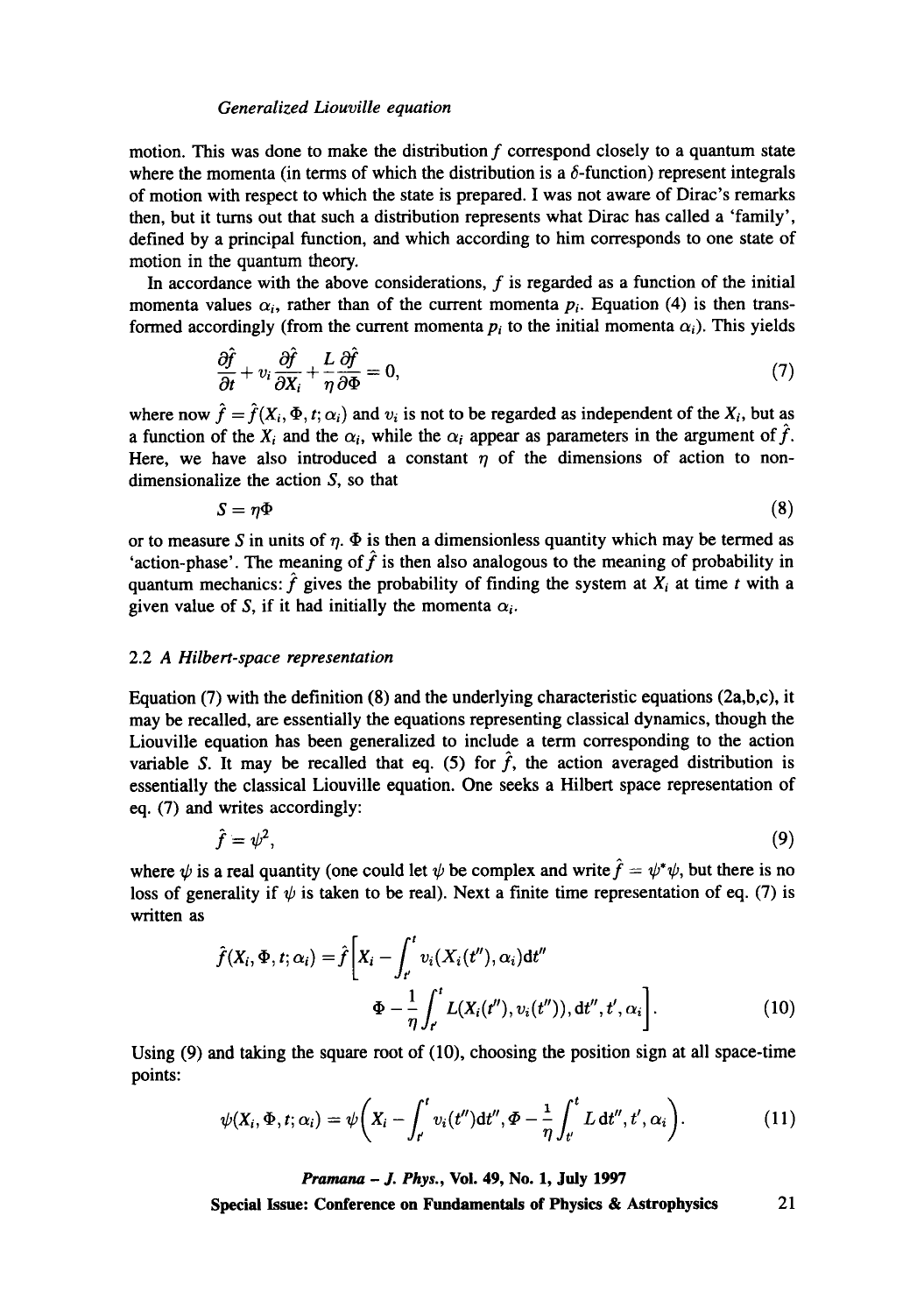I shall not repeat the procedure given elsewhere [3, 4] which yields, starting from (11), a generalized set of Schrödinger equations

$$
\frac{i\hbar}{n}\frac{\partial\Psi(n)}{\partial t} = -\left(\frac{\hbar}{n}\right)^2 \frac{1}{2m}\nabla^2\Psi(n) + V\Psi(n), \quad n = 1, 2, 3, \dots
$$
\n(12)

with the total probability density

$$
G(X,t) = \sum_{n} \Psi^*(n)\Psi(n). \tag{13}
$$

It is, however, pertinent to point out some crucial steps, which represent a point of departure from classical mechanics and which lead to the above set of Schrödinger equations.

The first is clearly the generalization of the Liouville equation to include the action  $S$ as a variable. However, as the action-averaged Liouville equation (5) (which is the standard classical Liouville equation) shows, the classical mechanics is clearly contained in (4).

The second step is the eq. (9) writing  $\hat{f} = \psi^2$  seeking a Hilbert space representation of eq. (7). While it may be an unusual proposition to seek a Hilbert space representation of (7), clearly this by itself could not make it depart in its content from that of classical mechanics, for one could in principle solve for  $\psi$  and reconstruct  $\hat{f} = \psi^2$  and actionaverage it to obtain the classical distribution  $\bar{f}$ .

The third step is the assumption of  $\psi$  being periodic in  $\Phi = S/\eta$  with the period  $2\pi$ . It is this assumption (where  $\eta$  is identified with  $\hbar$ ) which enable  $\psi$  to be Fourierdecomposed as a series (rather than an integral) and the subsequent procedure to be followed leading up to the derivation of the Schrödinger equations which are second order in space. One should follow the derivation closely to see how the second order operator  $\nabla^2$  arises. It is clear that this operator could not have arisen if the action S were not included as a variable.

The important consequence of this structure (second order differential operator) is that the functions  $\Psi(n)$  of eq. (12) should be specified through appropriate boundary conditions. This amounts, apart from other consequences, to delimiting the allowed values of certain integrals of motion to a discrete set  $-$  that is, to 'quantization'.

It ought to be pointed out that this particular derivation yields a generalized formalism in the form of an infinite set of Schrödinger equations [12] with  $(h/n)$ ,  $n = 1, 2, 3...$  in the place of  $\hbar$  and a correspondingly generalized probability connection (13). Some of the direct observable consequences of these additional modes  $n = 2,3,...$  have been discussed in ref. [4]. They have not been so far identified nor has there been any attempt made to check their existence experimentally.

# **3.** A classical mechanical system with the Schrödinger-like description

There is nothing special in the procedure given above (where we obtained the Schrödinger-like description as a Hilbert space representation of the Liouville equation) which could not be applied to any suitable classical mechanical system. As pointed out above perhaps the most important step where the quantization really came in was

#### *Pramana - J. Phys.,* Vol. 49, No. 1, July 1997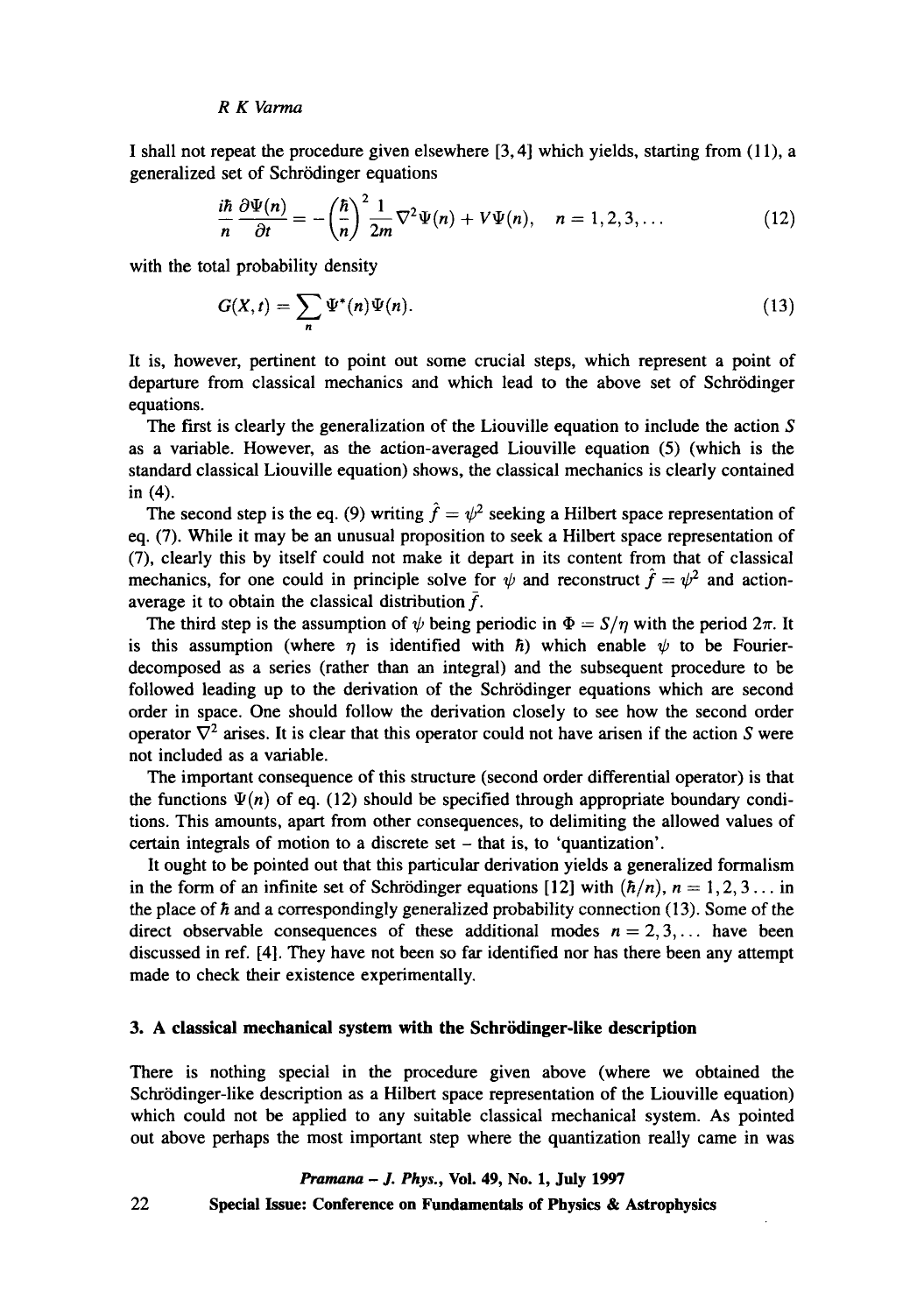the assumption of periodicity of  $\psi$  with respect to  $\Phi(\equiv S/\hbar)$  with the period  $2\pi$ . What is, of course, required for the classical mechanical system is the justification of periodicity with respect to the action phase and the identification of an appropriate unit of action (analogous to  $\hbar$ ) belonging to the system in terms of which to define the latter.

Such a classical mechanical system was identified by the present author more than two decades back [1]. The dynamical system of charged particles in a magnetic field is such a system. The action in the system which can serve as a unit is the gyroaction  $\mu = \frac{1}{2}mv_1^2/\Omega$ , where  $v_{\perp}$  is the component of velocity perpendicular to the magnetic field at the point of injection and  $\Omega = eB/mc$  is the gyro-frequency also at the point of injection, so that  $\mu$  is essentially an initial value which is an exact constant of motion.

The Liouville equation for the system is given by

$$
\frac{\partial f}{\partial t} + \mathbf{v} \cdot \frac{\partial f}{\partial x} - \Omega \frac{\partial f}{\partial \phi} = 0, \tag{14}
$$

where  $\phi$  is the gyro-phase.

Transforming the equation to momenta initial values: the total energy  $E$ , the canonical angular momentum  $P_{\phi}$ , and the gyro-action  $\mu$ , as well as transforming  $\phi$  to the action phase

$$
\Phi = \frac{1}{\mu} \int_0^t \frac{1}{2} m v_{\parallel}^2 dt' + \phi
$$
  
= 
$$
\frac{1}{\mu} \int_0^t dt' \left( \frac{1}{2} m v_{\parallel}^2 - \mu \Omega \right)
$$
  
= 
$$
S_A/\mu,
$$
 (15)

where  $S_A$  is the time integral of the adiabatic Lagrangian  $L_A = (\frac{1}{2}mv_1^2 - \mu\Omega)$ , one obtains

$$
\frac{\partial f}{\partial t} + v_{\parallel} \frac{\partial f}{\partial X_{\parallel}} + \frac{L}{\mu} \frac{\partial f}{\partial \Phi} = 0. \tag{16}
$$

This equation has a structure similar to that of eq. (7) except that  $\mu$  takes the place of  $\eta$ (later identified as  $\hbar$ ). A Hilbert space representation of this equation which can be sought without any prejudice to QM, yields in a similar manner, the following set of Schrödinger-like equations:

$$
\frac{i\mu}{n}\frac{\partial \hat{\Psi}(n)}{\partial t} = -\frac{(\mu/n)^2}{2m}\frac{\partial^2 \hat{\Psi}(n)}{\partial X_1^2} + (\mu\Omega)\hat{\Psi}(n), n = 1, 2, 3, ... \qquad (17)
$$

again with the total probability density

$$
G(X_{\parallel},t)=\sum_{n}\hat{\Psi}^{\ast}(n)\hat{\Psi}(n). \qquad (18)
$$

*Pramana - J. Phys.,* **Voi. 49, No. 1, July 1997**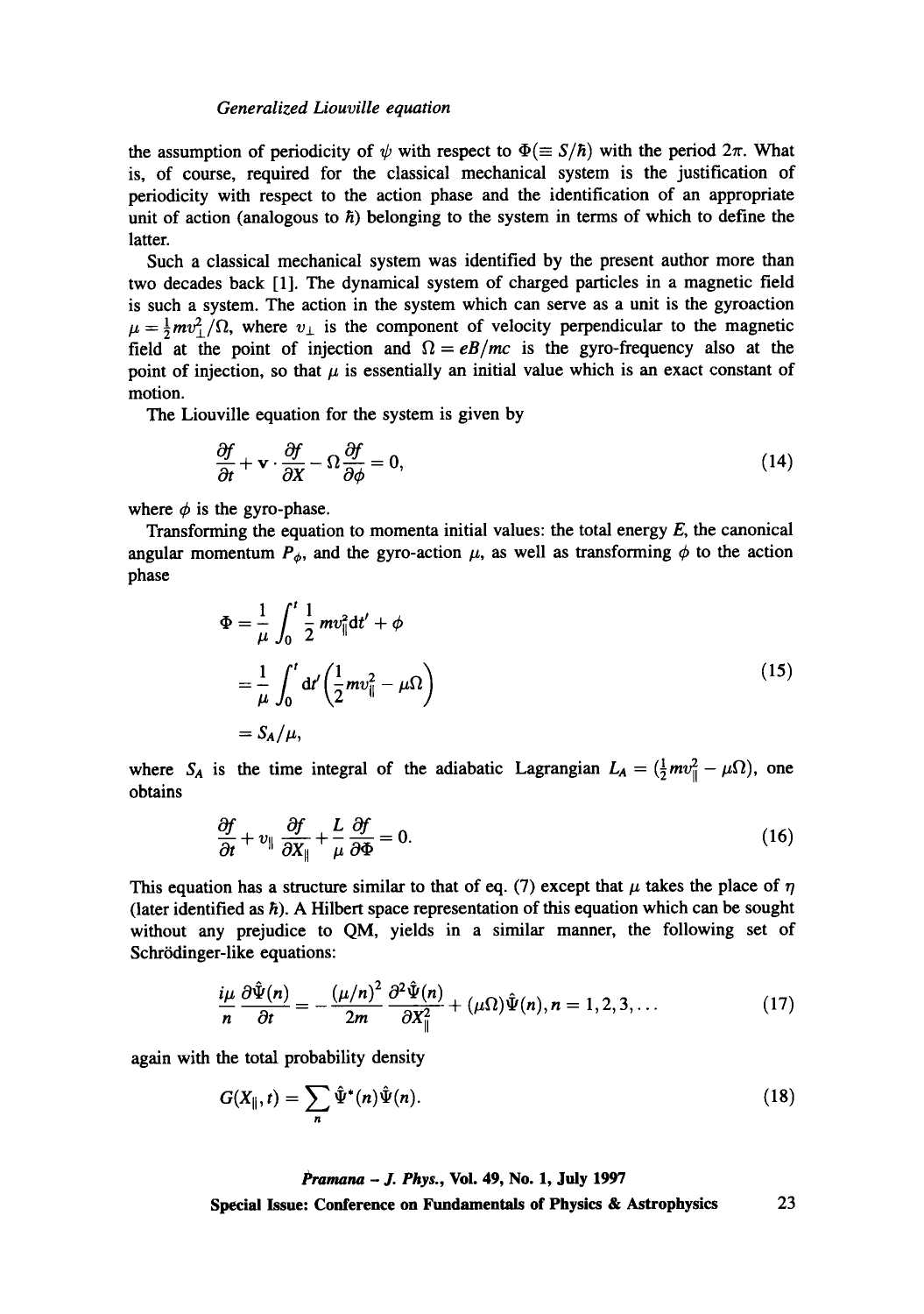The periodicity of  $\psi = \sqrt{f}$  with respect to  $\Phi$  which is crucial for obtaining the Schrödinger-like equation (17) is guaranteed through the periodicity with respect to  $\phi$ (the gyro-phase) which is an additive part of  $\Phi$  as per eq. (15).

It may be mentioned that  $(\mu\Omega)$  which appears in the place of 'potential' is in fact the adiabatic potential which describes the effective parallel motion along the magnetic field through the equation of motion (in the adiabatic approximation)

$$
m \frac{dv_{\parallel}}{dt} = -\nabla_{\parallel}(\mu \Omega). \tag{19}
$$

#### **4. Quantum-like consequences for the classical mechanical system**

Even though the above mentioned dynamical system of charged particles in a magnetic field is a classical mechanical one with macroscopic dimension, the above amplitude description governed by the Schrödinger-like equations (18) entails that this system exhibits quantum-like properties for the ensemble of trajectories (the coherent set of trajectories, á la Synge [9] or a 'family' á la Dirac [8]), for which these equations are obtained. Whether this is indeed the case can be ascertained only through appropriate experimentation. Two kinds of predictions were identified for experimental verification.

## *4.1 Existence of multiplicity of residence times in an adiabatic trap*

One relates to the residence times of charged particles trapped in an adiabatic potential well as described by the adiabatic equation of motion (19). Charged particles can be confined in a well of the potential  $\mu\Omega$ , if the total energy E of the particle is  $E < (\mu\Omega)_{\text{max}}$ . But the trapping is not for ever, because the equation of motion (19) which describes this trapping is only an approximate equation. Particles so trapped have indeed been found experimentally to have leaked out of the trap, with characteristic residence times. No satisfactory theory for the determination of these residence life-times existed when these experimental results were reported during 1968–1969. The Schrödinger-like equations (17) along with (18), which were first given by the author in 1971 as a possible description of the leakage of particles, afforded the possibility of determining the life times through a quantum-tunneling like process. Leaving aside for the moment the question of the interpretation of the amplitude functions  $\hat{\Psi}(n)$  vis-a-vis the quantum mechanics Schrödinger wave functions, what is different here from the standard quantum formalism is that we have here not one but a set of equations for the  $\tilde{\Psi}(n)$  with  $n = 1, 2, 3...$  This, as already pointed out, is also true of the generalized Schrödinger formalism for quantum mechanics as contained in the set of equations (12) and (13). Correspondingly, one predicts here the existence of a multiplicity of residence times as determined by the equations corresponding to  $n = 1, 2, 3, \ldots$ , for the injection of particles with the same energy and the pitch angle. It should, perhaps, be pointed out that no predictions of this kind were available based on the standard approach.

Such multiplicity of residence times were indeed found experimentally in a series of experiments carried out at the Physical Research Laboratory [10a, b,c]. Upto three distinct times were identified, and were found to correspond to the modes  $n = 1, 2, 3$  in their dependence on the magnetic field strength for a given energy  $E$  and the pitch angle

*Pramana - J. Phys.,* Vol. 49, No. 1, July 1997

**Special Issue: Conference on Fundamentals of Physics & Astrophysics** 

24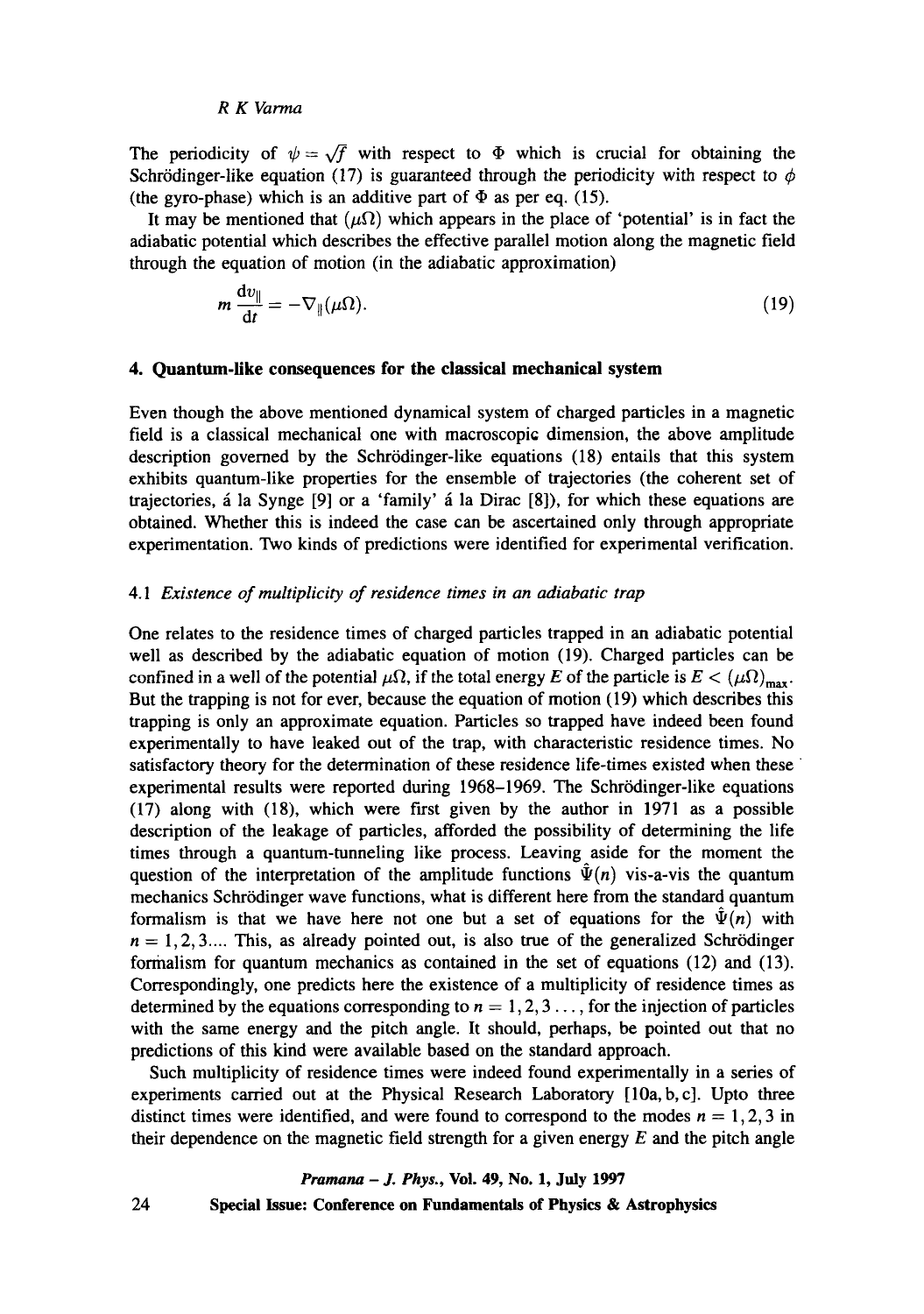## *Generalized Liouville equation*

of injection  $\theta$ . The experimental identification of these modes  $n = 1, 2, 3$  through the existence of the corresponding residence times then constitutes a validation of the Schrödinger-like description. It may also be mentioned that so far no way has been found in terms of the standard approach to the problem to describe these multiplicities of residence times.

## 4.2 *Existence of discrete allowed and forbidden states in the macro-domain*

The other kind of prediction refers to the wave-like manifestations of the charged particle dynamics in the macro domain, that is the dimensions of tens of centimeters. Such manifestations follow from the wave nature of the Schrödinger-like equations, which include the existence of interference effects and consequent discrete allowed and forbidden energy states in the classical domain of parameters. Astonishing as it may seem such non-Planckian discrete energy states have indeed been observed in recent experiments, as will be described below.

These observations appear to be in manifest violation of the Lorentz equation of motion - initial value paradigm since the latter permits all the continuum of initial values and hence energies. As a matter of fact, the observations demonstrate in conformity with the predictions of the theory, a kind of wave-like nonlocality whereby the relative separation between the discrete states depends on the distance between the electron source - the electron gun, and the detector. Such a distance dependence is quite characteristic of the quantum behaviour, but is completely inexplicable in terms of the standard paradigm, whereby the entire continuum of initial values are allowed values and which takes no cognizance of the distant boundaries.

It seems therefore, that an electron moving in a magnetic field exhibits a wave-like behaviour even in macroscopic dimensions very much like the wave nature of electron in micro-dimensions (de Broglie wave). Such a behaviour follows from the set of Schrödinger-like equations obtained for the system.

What is then the resolution of the apparent paradox? The Lorentz equation is certainly not wrong. But the experiments, on the other hand, cannot be explained in terms of the standard paradigm, but appear to conform to the Schrödinger-like description.

The resolution of the parodox appears to consist in the realization that the standard paradigm of classical mechanics represents a purely 'local' evolution. That is, the trajectory evolution at a given time  $t$  is determined entirely by the value of the field of force at the position of the particle at that time, that is 'locally'. The Schrödinger-like equation on the other hand, seems to provide a global description of the same dynamics. Such a global description takes cognizance of the distant boundaries. As a consequence certain energy values (as initial conditions) are found to be disallowed, as deduced from the theory and verified experimentally. The allowed values on the other hand, could well propagate according to the Lorentz equation of motion. If this point of view is taken there need not be any violation of the Lorentz equation, but only of the paradigm that all the continuum of initial values are the allowed values in the classical mechanical formalism.

It may not be possible for reasons of space to present here the derivation of the formula giving the discrete allowed states in terms of a 'quantum number'. If we consider only the function  $\Psi(1)$  for  $n = 1$ , corresponding to an electron beam from an electron gun

> *Pramana - J. Phys.,* Voi. 49, No. 1, July 1997 **Special Issue: Conference on Fundamentals of Physics & Astrophysics** 25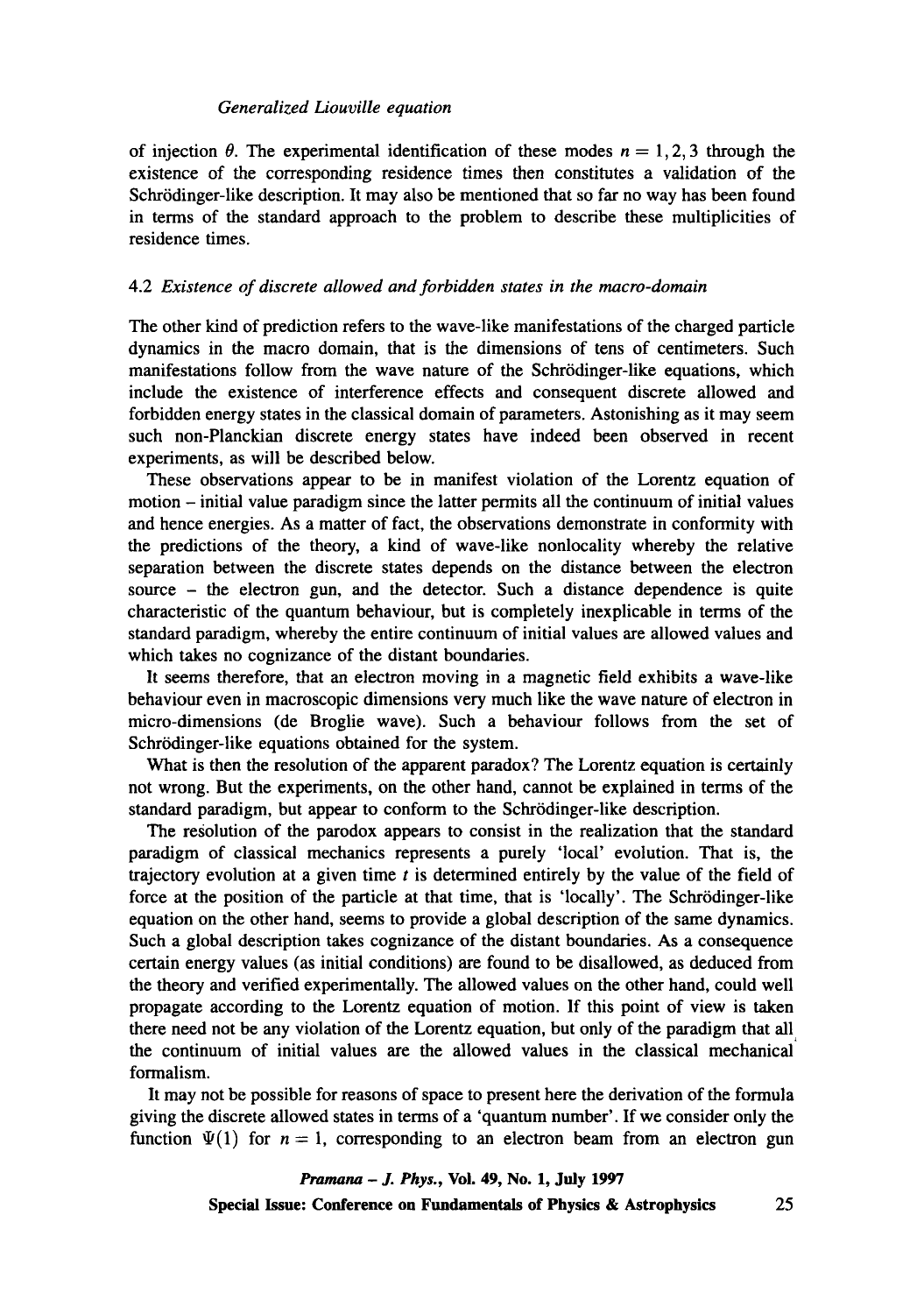propagating along a magnetic field, then it has been shown (Varma [11]) that the probability density of finding the electrons on a grounded detector after propagating a distance  $D$  along the field is given by

$$
\Psi^{\overline{*}}\Psi = \sum_{k} \frac{|\hat{\psi}(k)|^2}{k} + \sum_{k} 2R(K,\overline{k}) \sin\left[\frac{\overline{\Omega}D}{\overline{v}_{\parallel}} + \phi\right],
$$
 (20)

where  $v_{\parallel}$  is the 'parallel' velocity

$$
v_{\parallel} = [2(E - \mu \Omega)/m]^{1/2}.
$$
 (21)

We see that this expression has an oscillating term (the second term) (over the mean first term) which oscillates with the magnetic field  $B$ , with the energy  $E$ , and the distance traversed  $D$  individually with the other parameters remaining constant. The oscillating term is a consequence of the interference effects. The minima in the expression of  $\Psi^{\bar{*}}\Psi$ are interpreted as 'forbidden states' of the charged particles in a magnetic field. The energies of the 'forbidden states' are given by

$$
E_j = \frac{1}{2}m(\Omega D/2\pi)^2/(j+\phi_j/2\pi)^2,
$$
\n(22)

where j denotes the 'quantum number' labelling the forbidden energy states  $E_i$  with  $\phi_i$ being the phase shift.

As is clear from the expression (22) for the 'forbidden energies', they are seen to be determined, very astonishingly, by the distance  $D$  over which the electrons travel from the gun to the detector. This is quite astonishing from the point of view of the standard paradigm of classical mechanics. For, the dependence on  $D$  signifies a kind of wave-like nonlocality while classical mechanics is known to be a local theory. The predictions contained in this relation were subjected to experimental scrutiny at the Physical Research Laboratoy. We describe below an experiment reported earlier  $[12(a, b)]$  to check these predictions.

#### **5. The experiment and its results**

An electron beam of very low intensity  $(< 0.1 \mu A$ ) is injected from an electron gun along a magnetic field ( $\sim$  200–300 gauss) in an SS vacuum chamber of 27 cm diameter evacuated to  $\sim 5.10^{-7}$  torr, and is received at a detector (Faraday cup) at a distance  $(L \sim 20 \text{ cm})$  away from the gun. The injection is almost parallel to the field. The Faraday cup detector consists of a grounded collector plate of  $\sim$  25 cm diameter, 1 cm behind a grid which can be biased to any required potential. The electron current from the beam can be measured by the detector (current received by the plate) for various negative grid potentials from zero to  $-\Phi_{\text{max}}$ , where  $\Phi_{\text{max}} > E/|e|$ , *E* being the electron beam energy. Since according to classical mechanics, the whole continuum of energy states are allowed states, the plate current is expected to exhibit a monotonically increasing response as the negative grid potential is swept from  $-\Phi_{\text{max}}$ to zero.

The actual experimentally observed response is quite and astonishingly different from the expected one (à la the standard classical mechanical paradigm) and is shown in

# *Pramana - J. Phys.,* Vol. 49, No. 1, July 1997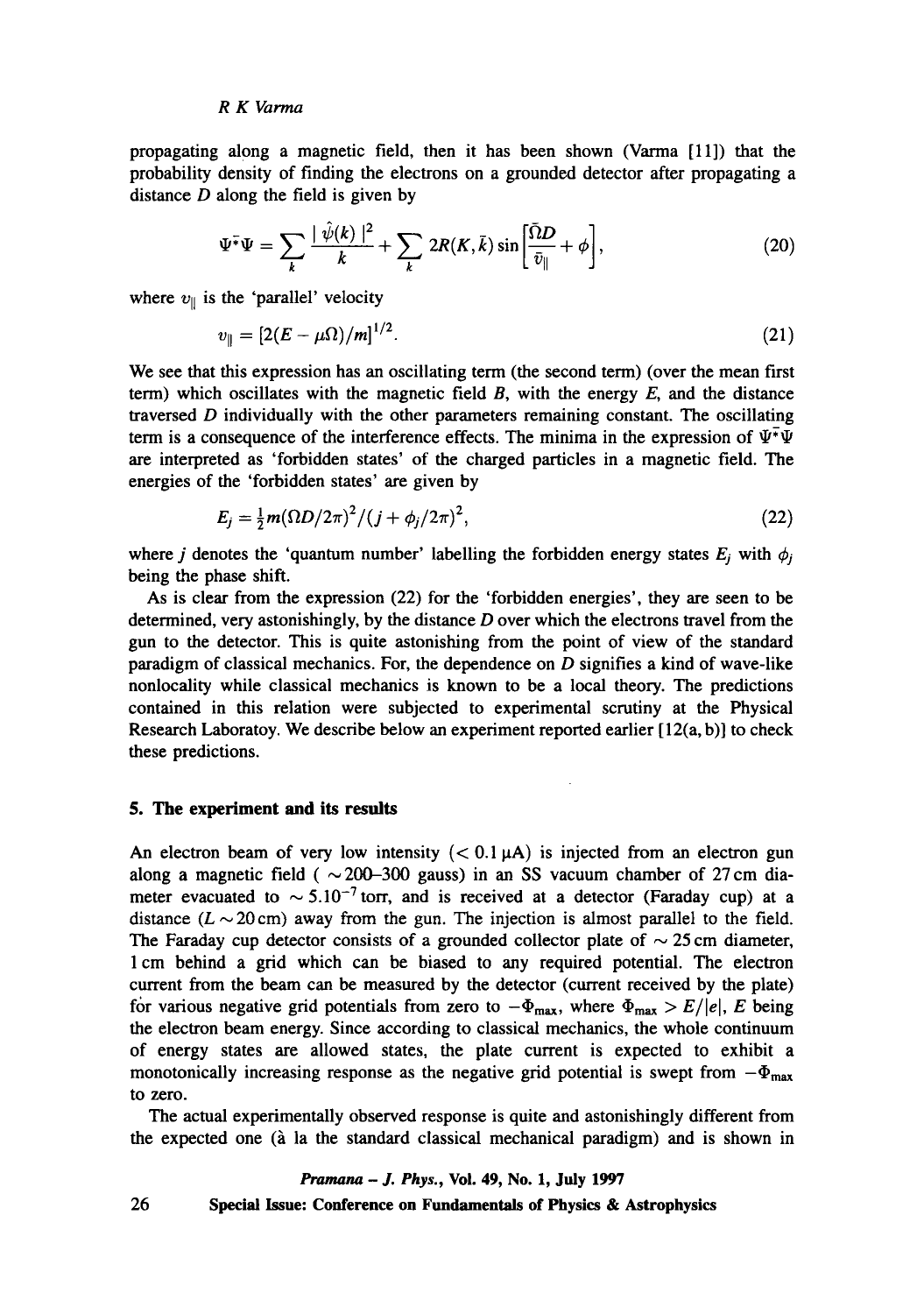*Generalized Liouville equation* 



Figure 1. Plate current (a) and grid current (b) as functions of the retarding potential.  $\bar{B} = 170$  G,  $L = 30$  cm and  $E = 600$  eV.



Figure 2. Plate current (a) and anode current (b) as functions of the retarding potential  $\bar{B} = 177$  G,  $L = 19$  cm and  $E = 600$  eV.

figure 1. The upper curve (a) is the plate current and quite clearly exhibits a series of sharply defined dips. The lower curve (b) is the grid current for the same set of parameters and also exhibits a.series of dips which are found to be exactly correlated with the plate current dips. From the point of view of classical mechanics, these dips are quite unexpected and astonishing as they signify the existence of 'forbidden states' which have no place in the formalism of classical mechanics.

To further check that these are indeed the forbidden states, both the plate current and the anode current were measured simultaneously as the grid potential is swept. (It should be explained that the anode which is grounded, is a part of the electron gun and which accelerates the electrons emanating from a negatively biased hot cathode placed about one cm away from it.) Thus the electrons encounter the anode much before ( $\sim$  20 cm) on the way to grid-plate assembly. Figure 2 shows both the simultaneously recorded plate

> *Pramana - J. Phys.,* **Vol. 49, No. 1, July 1997 Special Issue: Conference on Fundamentals of Physics & Astrophysics** 27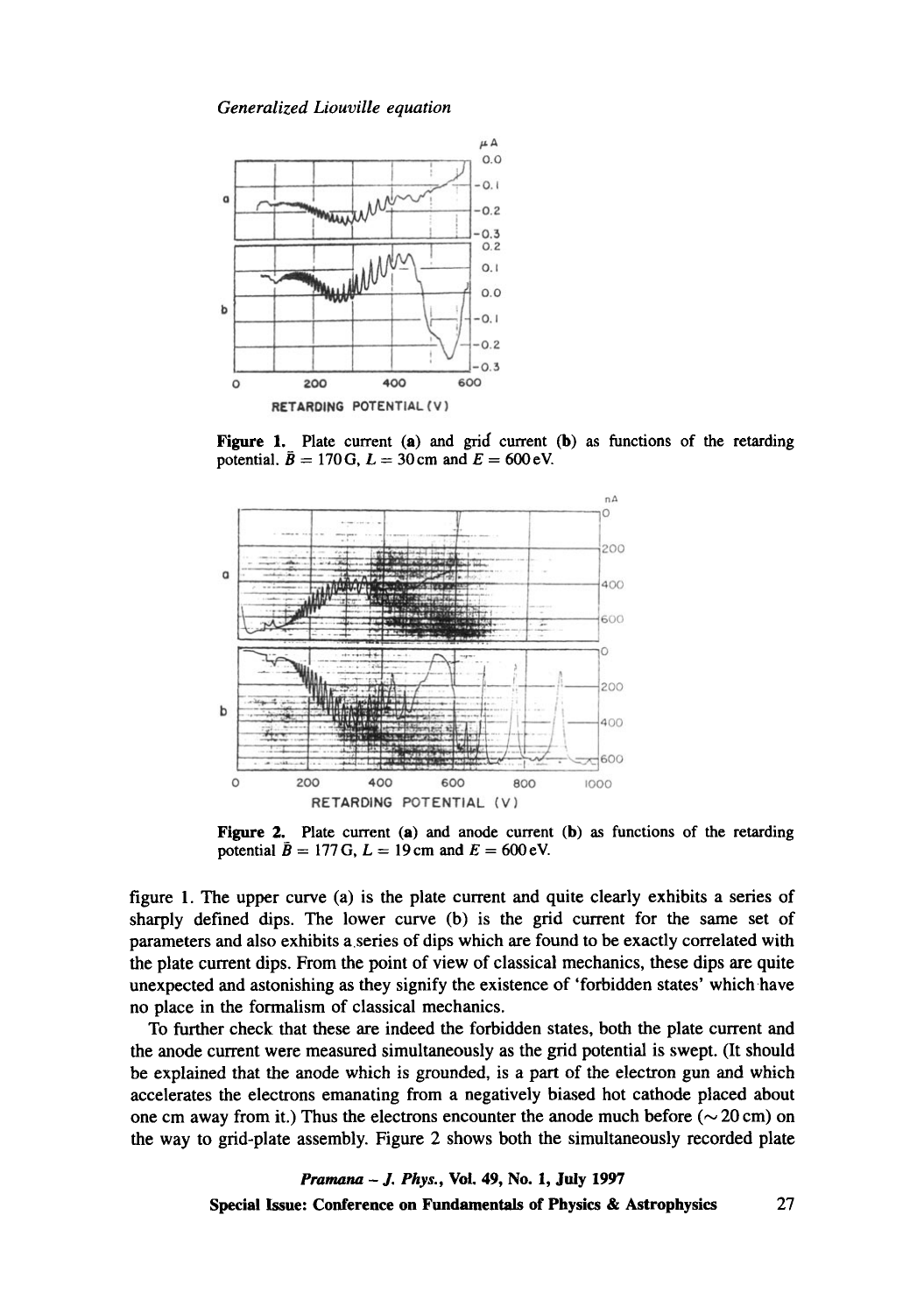*R K Varma* 



Figure 3. Plate current as a function of the retarding potential for different values of  $\bar{B}$  and L (as shown in the plots) and  $E = 650 \text{ eV}$ .

| Peaks  | Energy $E_i$ (eV) |         |         | $j + \phi/2\pi$ |             |             |
|--------|-------------------|---------|---------|-----------------|-------------|-------------|
|        | Plot 3a           | Plot 3b | Plot 3c | Plot 3a         | Plot 3b     | Plot 3c     |
| N(1)   | 417               | 453     | 438     | $41 + 0.15$     | $31 + 0.32$ | $36 + 0.56$ |
| $N+3$  | 357               | 377     | 373     | $44 + 0.48$     | $34 + 0.36$ | $39 + 0.62$ |
| $N+6$  | 313               | 317     | 323     | $47 + 0.45$     | $37 + 0.47$ | $42 + 0.57$ |
| $N+9$  | 277               | 272     | 283     | $50 + 0.50$     | $40 + 0.46$ | $45 + 0.47$ |
| $N+12$ | 247               | 237     | 250     | $53 + 0.48$     | $43 + 0.35$ | $48 + 0.41$ |

**Table 1.** The energies  $E_j$  and the j values for plots in figure 3(a, b, c).

and anode currents, the upper curve being the plate and the lower one being the anode current. The two curves are clearly anti-correlated, showing that electrons that did not (or could not) pass through the system in a certain energy state (forbidden state) have found their way to the anode, confirming in a sense the interpretation of the 'dips' in the plate current as forbidden states.

The experiment was repeated with different distances between the gun and the detector and magnetic fields. The plots so obtained are shown in figure 3. We see that the positions of the dips change both with the distance  $L$  and the magnetic field  $B$ . A little reflection

*Pramana - J. Phys.*, Vol. 49, No. 1, July 1997

Special Issue: Conference on Fundamentals of Physics & Astrophysics

28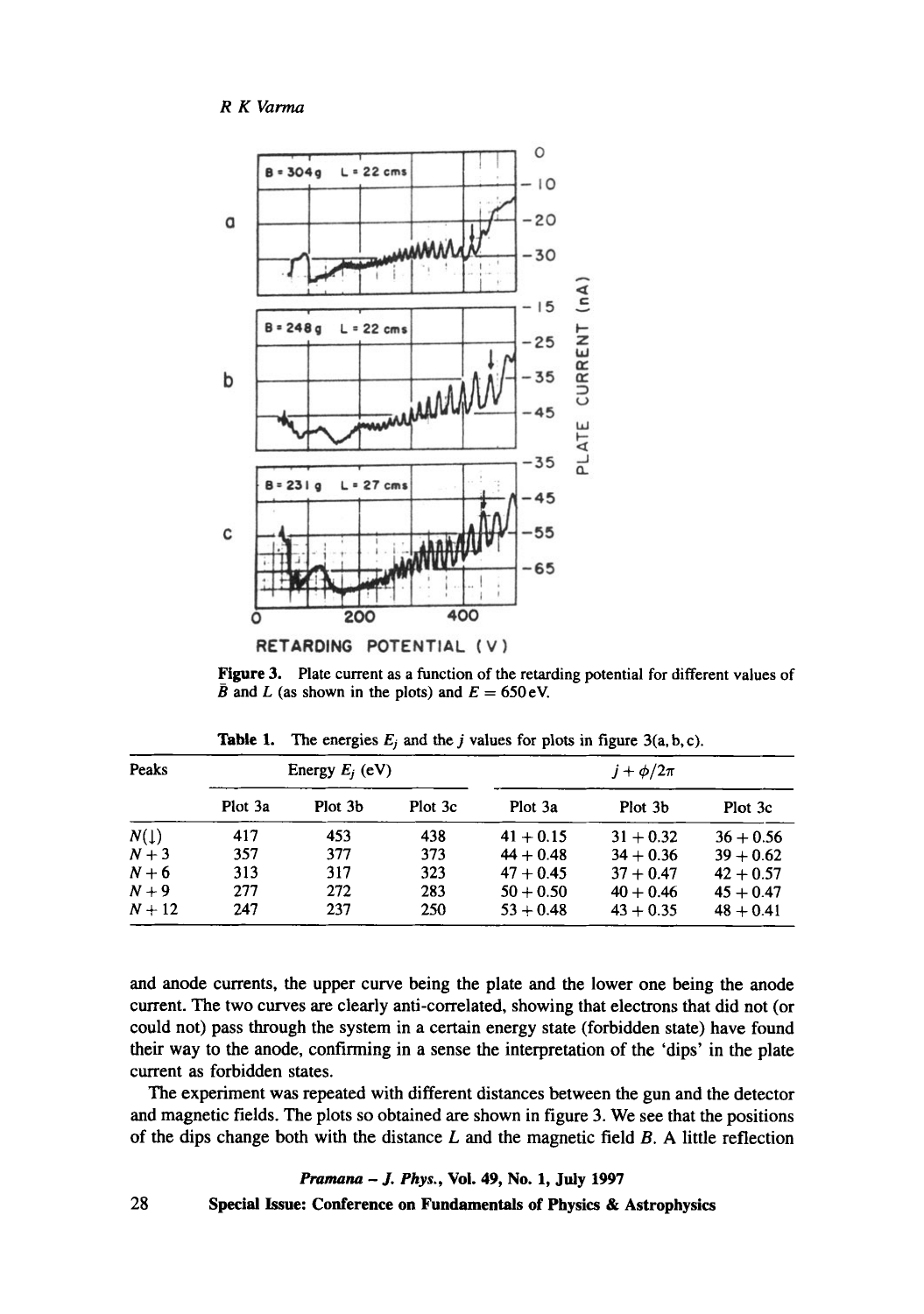shows that the dependence on the distance  $L$  is most enigmatic because it signifies a kind of wave-like nonlocality.

One-may now finally examine whether the dips so observed can be described by the relation (23). To do so, we read the positions of the dips (in energy) from the plots and using these values on the left of eq.  $(23)$  with the magnetic field and distance  $D$ inserted on the right, we calculate the quantity  $(j + \phi/2\pi)$  for every third dip counted from an (arbitrary) arrowed peak in three respective plots of figure 3. The results are shown in table 1. (It should be pointed out that  $D = 3L$  was used in the calculation for reasons to be explained elsewhere.) The whole number in the value of  $(j + \phi/2\pi)$  so obtained is identified with the 'quantum number' characterizing the dip and the fraction with  $(\phi/2\pi)$ . It is clearly seen that the  $j$  values do differ by 3 corresponding to the fact that every third dip was chosen. Since the different curves correspond to different  $B$  and  $L$  values, the dependence on  $B$  and, in particular, on the distance  $L$ , is well borne out by the experimental results.

In summary, it is important to highlight the following facts that we have demonstrated:

- a) The discrete forbidden states of motion do exist in the domain of parameters where one would use classical equation of motion to determine the motion.
- b) The energies of these 'forbidden states' are well represented by the relation (5) which is obviously nonquantal as there is no Planck quantum  $h$  appearing in it.
- c) The forbidden states  $E_i$  form a hydrogen-like sequence for which 'quantum numbers'  $j$ and the phases can be identified as in table 1.
- d) The forbidden states  $E_i$  and the associated quantum numbers  $j$  depend on the distance between the gun and the detector. This is a manifestation of wave-like behaviour which is not known to be a characteristic of the standard initial value paradigm of classical mechanics.

Based on the above described experimental results, one may now conclude that the electrons moving in a magnetic field do appear to exhibit a wave-like behaviour in macroscopic dimension which is known to be a domain of operation of classical dynamics and which, therefore, admits a continuum of energy states. The existence of discrete forbidden states as described above appears to be in contradiction with the latter.

# **6. Implication of these results**

To summarize, it has been predicted theoretically and demonstrated experimentally, that electrons moving along a magnetic field within the classical mechanical domain of parameters, exhibit the existence of discrete forbidden states, a feature which is not admitted by the standard initial value paradigm of classical dynamics. The latter admits the entire continuum of initial conditions as allowed states. This is an entirely new feature of classical dynamics, not hitherto pointed out to the best of the author's knowledge. What is most astonishing and violative of the classical mechanical intuition is that the forbidden (as also the allowed) states are determined nonlocally by the distant boundaries. The allowed states may well evolve à la the Lorentz equation of motion. The new description à la the Schrödinger-like equation merely constrains the allowed initial data.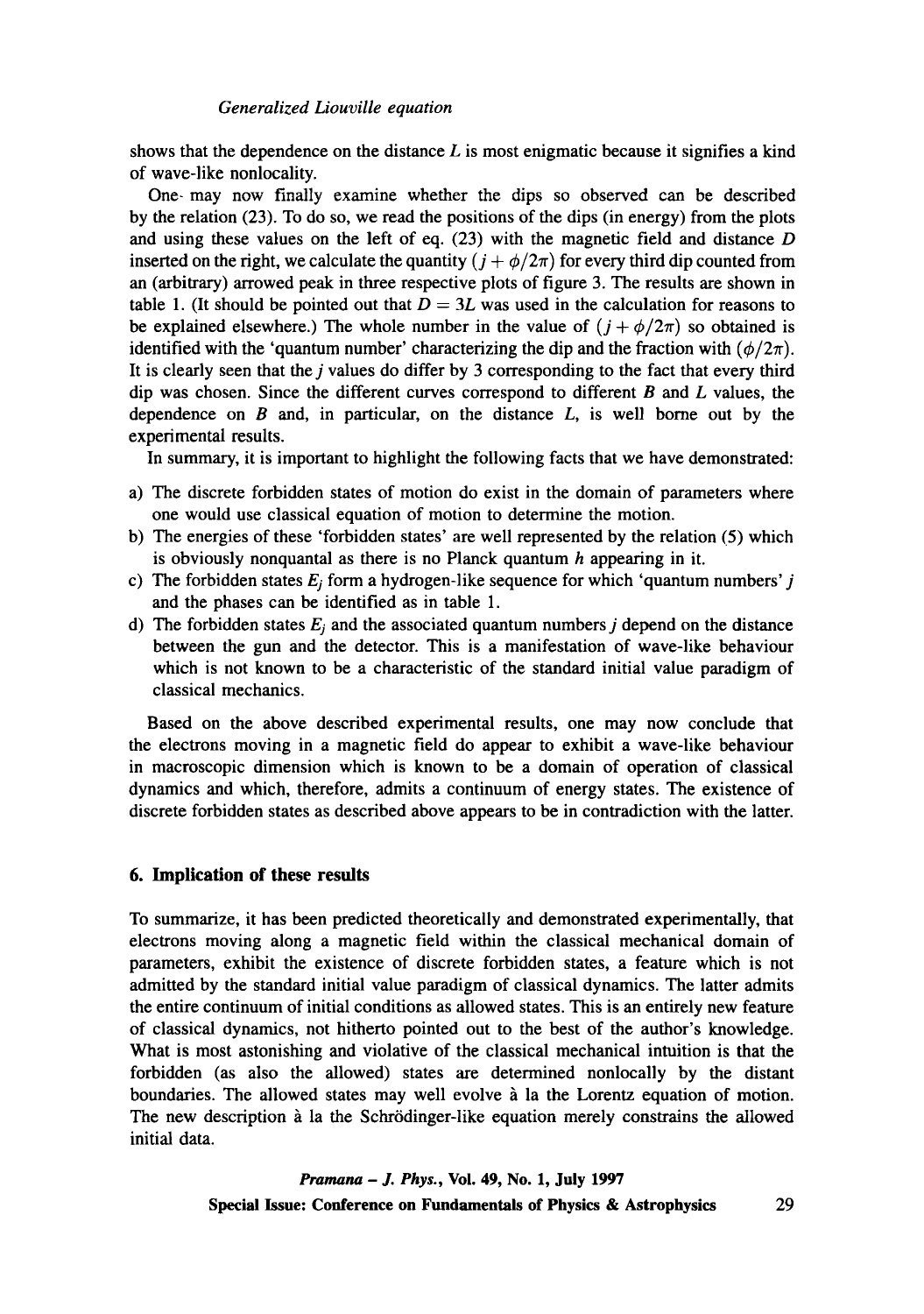The Schrrdinger-like formalism may thus be regarded as providing a global description of the classical mechanical system as it takes cognizance of the boundaries which the standard paradigm does not. It is of course, interesting and significant that a classical mechanical system, such as the one under consideration, admits a Schrrdinger wave-like description, so far considered as the sole preserve of quantum mechanics. Of course, not every classical mechanical system may be so describable. We have not been able to identify general criteria for such systems.

We have thus shown how the generalized Liouville equation for the coherent system gives the Schrtdinger formalism (generalized) as its Hilbert space representation provided the Liouville density and the square-root thereof is periodic in the action phase  $\Phi = S/\hbar$ . The classical Liouville equation is obtained as an action-phase average of the generalized Liouville equation. It is in this manner that classical mechanics is contained in this generalized formalism. It will be seen that formally the limit  $\hbar \rightarrow 0$  (which is usually identified as the classical limit) also amounts, in the lowest order, to an averaging over  $\Phi$ .

The question that is most likely to be raised is that of the validity and the validation of the formalism obtained and the essential steps and arguments leading to it. Such a validation of the formalism has been provided in a rather spectacular fashion.

As discussed earlier the main thrust of our investigation was to provide a formalism which could cover both classical and quantum mechanics in a more natural and logically connected manner. The same formalism applied to an appropriate classical mechanical system (charged particle dynamics in a magnetic field) has yielded a Schrödinger-like description whose quantum-like predictions have been experimentally verified in a rather spectacular fashion. These are astonishing observations in as much as they cannot be understood in terms of the standard classical mechanical paradigm. Our line of investigation has thus helped unearth entirely new physical effects in the classical mechanical domain of parameters. More than just that, they seem to point to a new paradigm in classical mechanics whereby not the whole of the continuum of initial values are allowed values, just like in the quantum domain.

The question that presents itself is that what is it that leads a classical mechanical system, to the discreteness of the allowed states as against the continuum as per the standard paradigm. It has been shown by the author [13] recently that the topological considerations of the system configuration space leads to conditions which constrain the allowed initial values to a discrete set. These conditions turn out to be nothing but the eigenvalue equations in the EBK form of the Schrödinger-like equations  $(17)$ . It is conjectured that the same that is, the topology, may also be the origin of discreteness of allowed energy values in quantum mechanics.

These investigations thus provide another new point of view in terms of which to consider the question of classical-quantum relationship: Quantum mechanics as a Hilbert space representation of the (generalized) classical Liouville equation may thus be considered as a global description of the same dynamics, with the boundary conditions simply helping to determine the wave functions and corresponding discrete energies as eigenvalues permitted by the overall topology of the system. This in turn translates into an appropriate Liouville density function being determined by the boundary conditions.